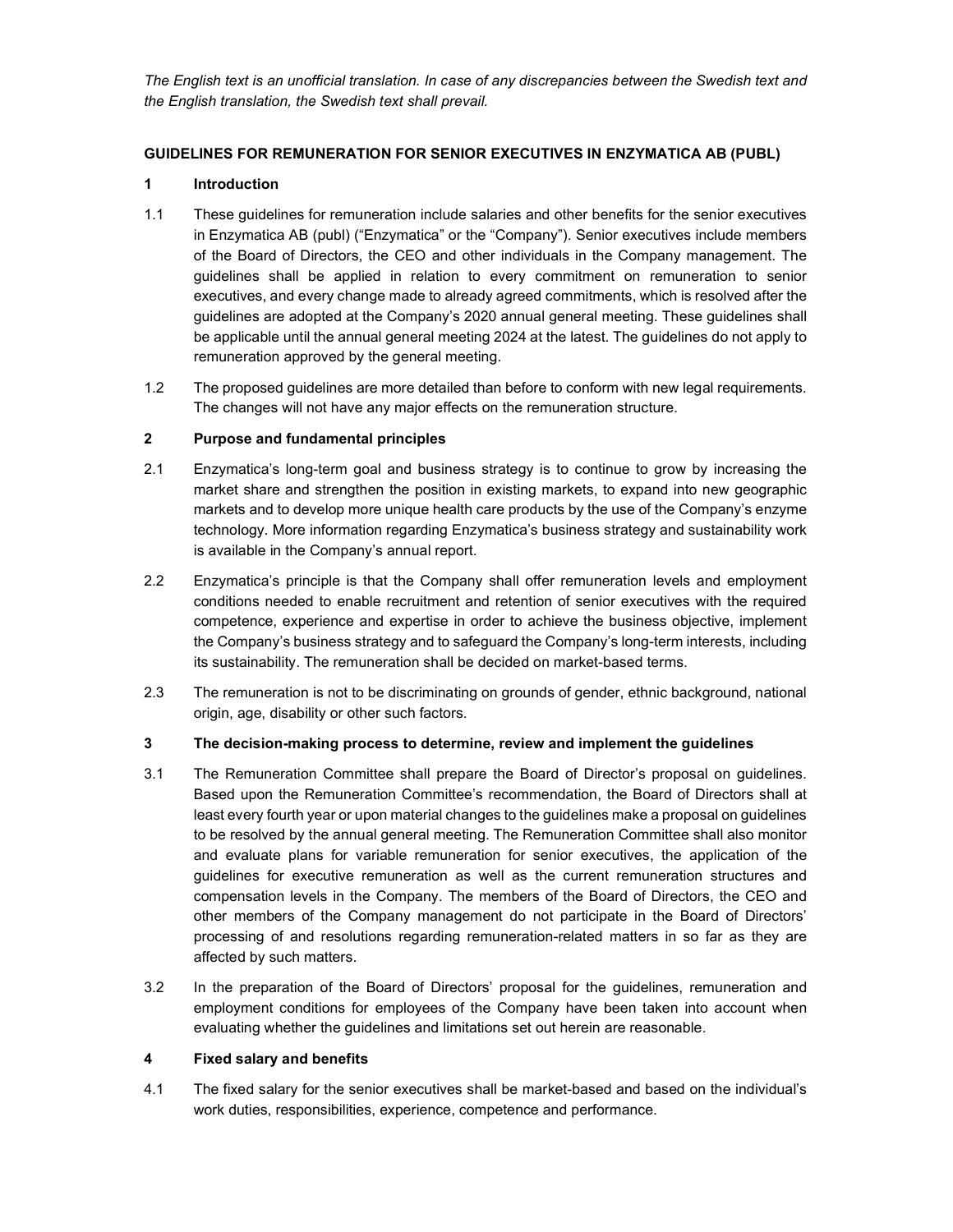The English text is an unofficial translation. In case of any discrepancies between the Swedish text and the English translation, the Swedish text shall prevail.

- 4.2 Enzymatica offers other customary benefits to senior executives, such as company car, and occupational health services, equivalent to what is considered as reasonable in reference to market practice and the benefit for the Company. Such benefits shall not exceed 10 per cent of the fixed annual cash salary.
- 4.3 To the extent a member of the Board of Directors performs work for the Company alongside the work as a member of the Board of Directors, a market-based consultancy fee should be payable. Such fees are to be compliant with these guidelines.

#### 5 Variable remuneration

- 5.1 In addition to fixed salary, variable remuneration may be offered for rewarding target-related performance, depending on to what extent certain pre-established objectives have been met within the framework of the Company's business operations. The goals may include financial as well as non-financial criteria, which are to be predetermined and measurable. The criteria shall be structured in such a way that they promote the Company's business strategy and long-term interests, including its sustainability, for example by being clearly linked to the business strategy or promoting the executive's long-term development.
- 5.2 The variable remuneration shall be relevant and reasonable in relation to total remuneration and shall not exceed 30 per cent of the fixed annual salary.
- 5.3 When the measurement period for attainment of the criteria for payment of variable cash remuneration has ended, the Remuneration Committee shall determine the extent to which the criteria have been attained. As far as financial goals are concerned, the judgement shall be based on the latest financial information published by the Company.

#### 6 Pension

- 6.1 Pension benefits shall be contribution based occupational pension insurances, which shall be marked-based in relation to what generally applies for equivalent senior executives on the market. The pension benefits shall not exceed 30 per cent of the fixed annual cash salary.
- 6.2 Pension benefits shall generally be granted in accordance with rules, collective agreements (which may include a right to early retirement pension) and practice in the country where each respective senior executive is permanently resident.

#### 7 Notice period and severance payment

- 7.1 Employment agreements between the Company and senior executives generally apply until further notice.
- 7.2 Notice period and possible severance payment shall not exceed fixed salary and other benefits of 18 months. When termination is made by the senior executive, the notice period may not exceed 12 months and may not include any right to severance pay.

# 8 Deviation from the guidelines

The Board of Directors shall be entitled to deviate from these guidelines in individual cases if there are special reasons for doing so and if such a deviation is necessary to meet the Company's long-term interests, including its sustainability, or to ensure the Company's financial viability. As stated above, the Remuneration Committee's tasks include preparing the Board's decisions on remuneration matters, which include decisions on any deviation from the